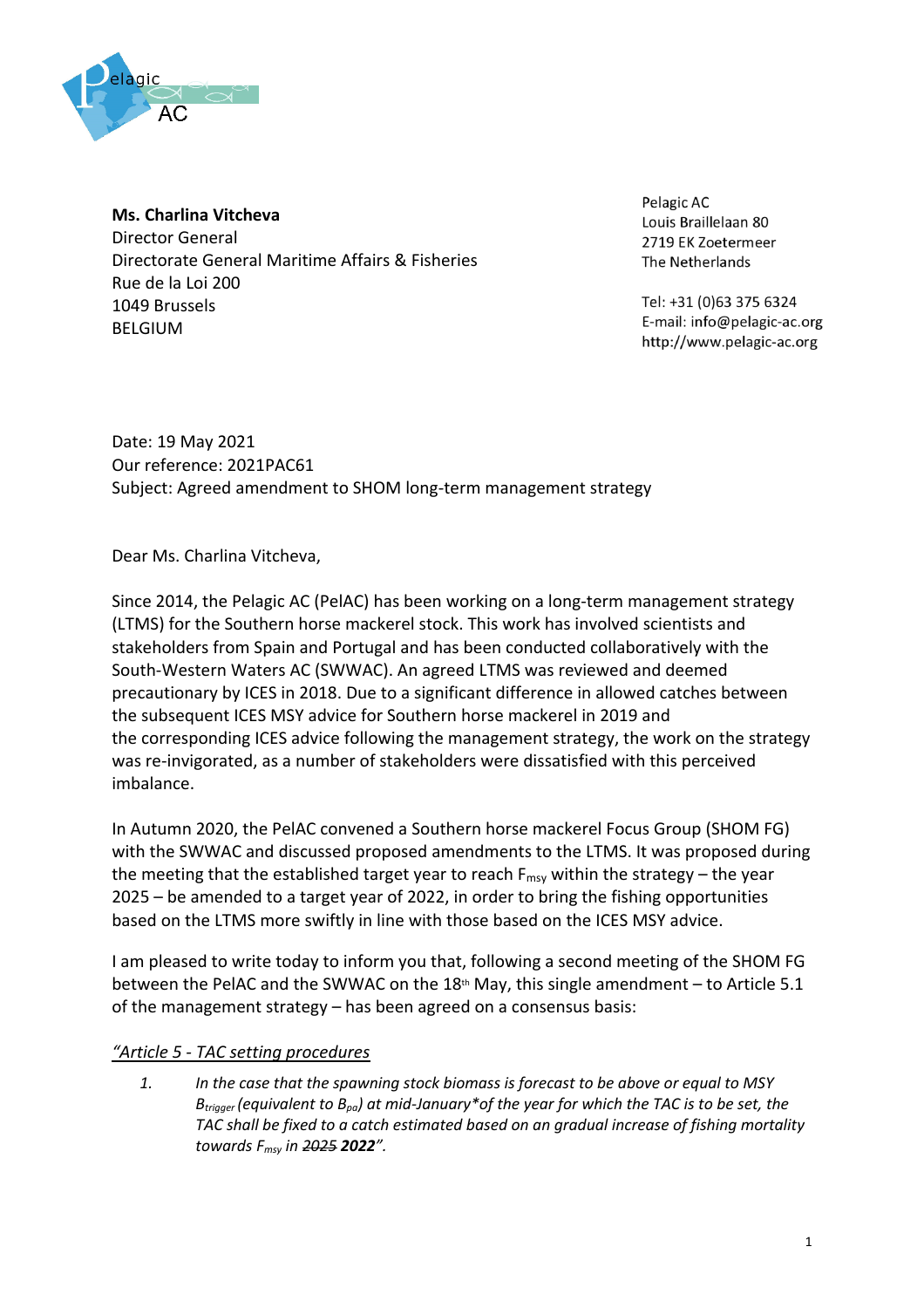Attached you will find the amended management strategy document for your reference. Please note that the management strategy has not been changed in any other way.

We kindly request that you urgently convey the revised LTMS to ICES in order that it can be included for consideration in the WGHANSA meeting that is taking place next week between  $24<sup>th</sup>$ -28<sup>th</sup> May. Following this review, we would additionally request – via the Commission – that ICES use the management strategy as a basis for the top-line of the TAC advice for Southern mackerel in 2022 and onwards, with ICES MSY advice included as part of the subsequent 'catch options' table.

We look forward to your confirmation that this consensus-based management strategy has been conveyed to ICES in order that the above can be pursued and we thank you for your kind cooperation.

Yours sincerely,

Seper frages

Jesper Raakjaer Pelagic AC Chairman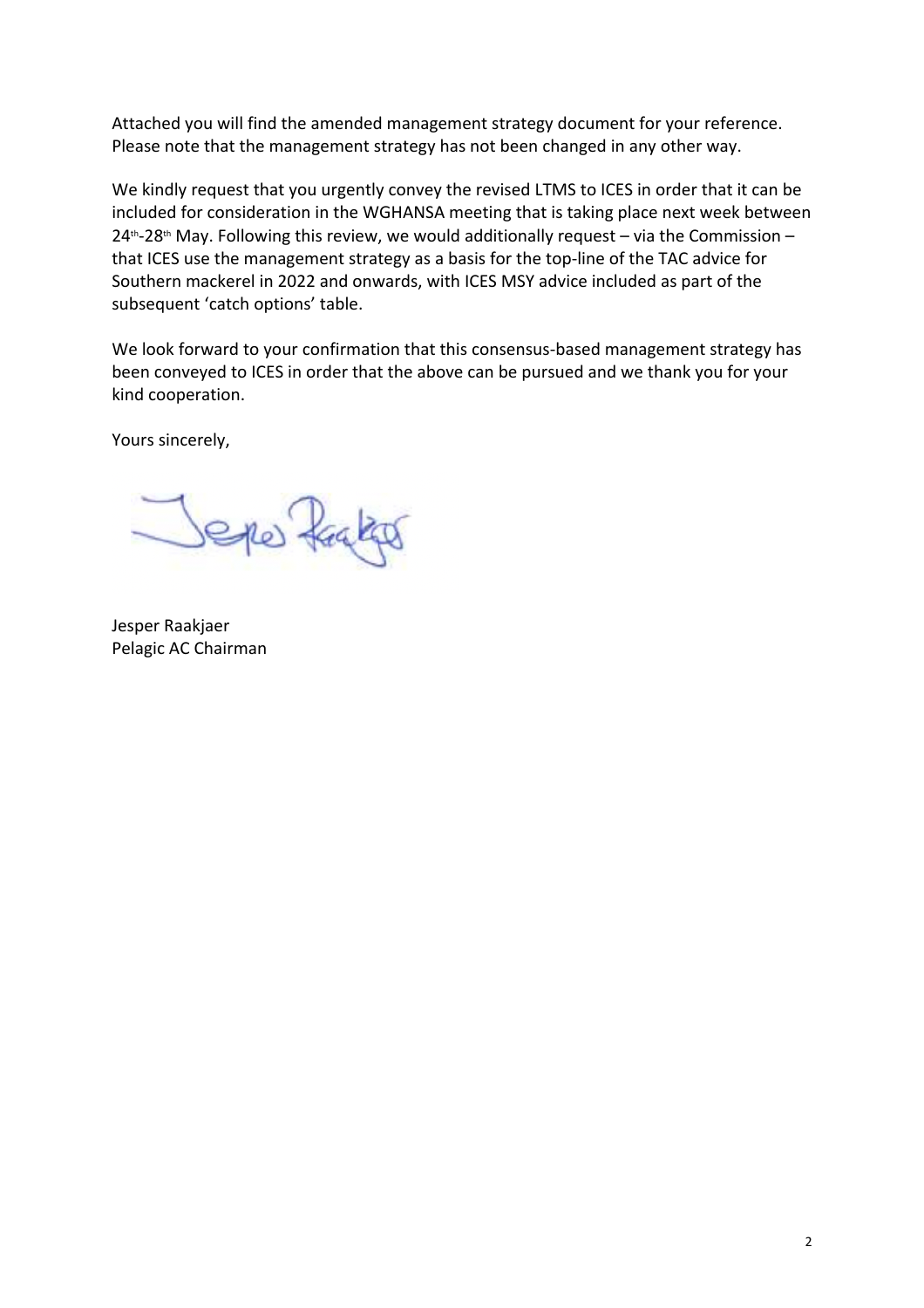## **Annex I**

# **PELAC proposal for an amended long-term management strategy for the Southern horse mackerel stock**

## **Background**

A long-term management strategy (LTMS) was developed for this stock by initiative of the Pelagic Advisory Council (PELAC) in a collaborative work between scientists from IPMA and IEO and stakeholders from Portugal and Spain, with collaboration/knowledge of the South Western Waters Advisory Council (SWWAC).

## **Objectives**

The Parties agree to propose a LTMS for the fisheries on the southern horse mackerel stock, which is consistent with the precautionary approach and the MSY objective (article 2.2) of the Common Fisheries Policy<sup>1</sup>.

## **Criteria and definitions**

## *Article 1 - Subject matter*

This management strategy pertains to the Southern horse mackerel stock.

## *Article 2 - Geographical definitions of stocks*

ICES Division 9.a (The Iberian coast from the Strait of Gibraltar to Cape Finisterre in Galician waters).

## *Article 3 - Definitions*

For the purpose of this management strategy, in addition to the definitions laid down in Article 4 of Regulation (EC) No 1380/2013, the following definitions shall apply:

i) <sup>"</sup>F<sub>by-catch</sub>" refers to the level of fishing mortality which shall be applied when the Spawning Stock Biomass (SSB) is equal to or below Blim to account for horse mackerel by-catches.

## *Article 4 - Reference points*

- i) The minimum spawning biomass level and the precautionary spawning biomass level for the combined shall be as follows:  $B_{lim}$  = 103 000 tonnes,  $B_{pa}$  or MSY  $B_{trigger}$  = 181 000 tonnes (ICES, 2017a,b).
- ii) The maximum fishing mortality associated with Maximum Sustainable Yield ( $F_{\text{msy}}$ ) for the southern horse mackerel stock shall be as follows:  $F_{\text{msy}} = 0.11$  (ICES, 2017a,b).

<sup>1</sup> http://eur-lex.europa.eu/LexUriServ/LexUriServ.do?uri=OJ:L:2013:354:0022:0061:EN:PDF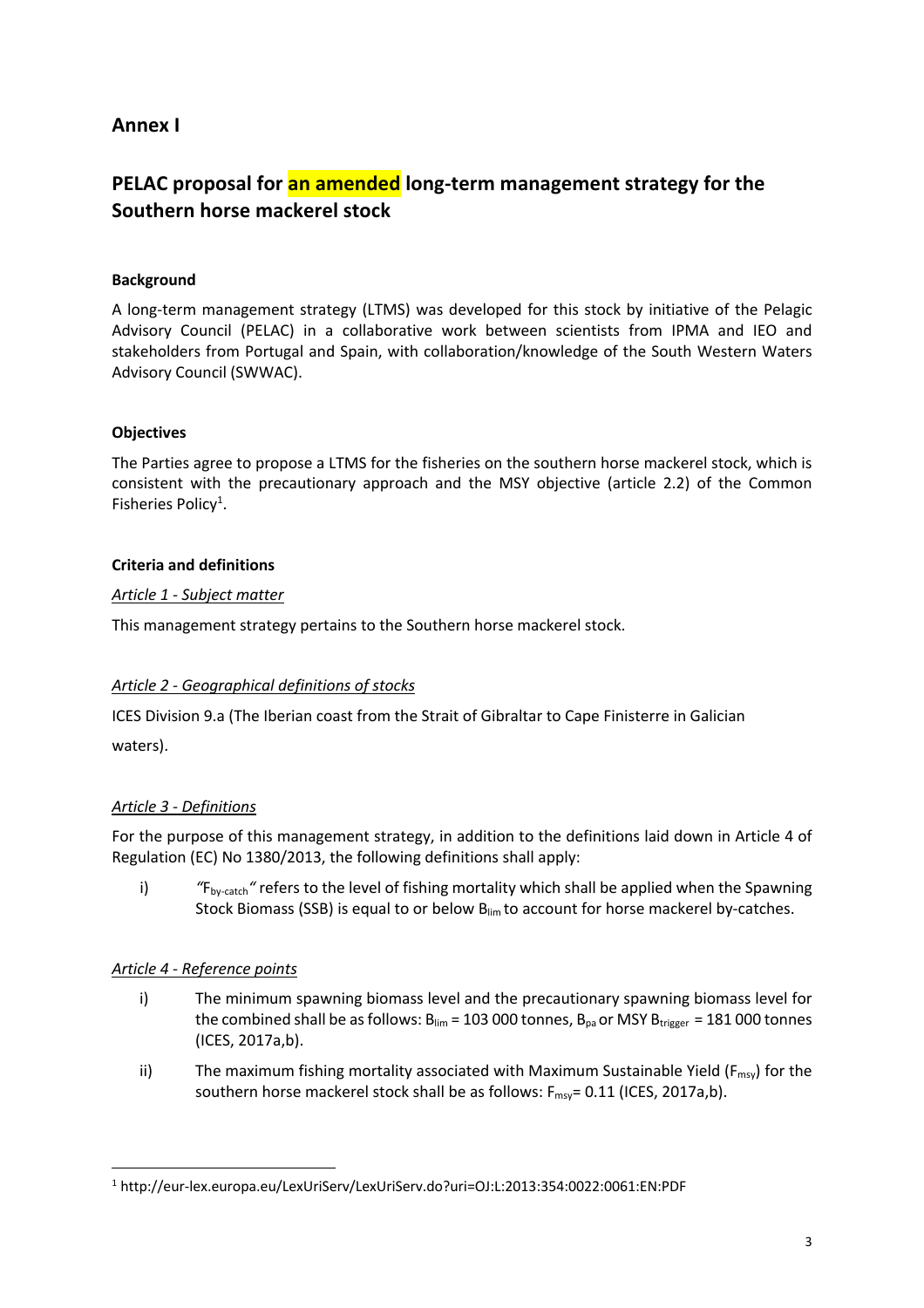#### *Article 5 - TAC setting procedures*

- 2. In the case that the spawning stock biomass is forecast to be above or equal to MSY Btrigger (equivalent to  $B_{pa}$ ) at mid-January\*of the year for which the TAC is to be set, the TAC shall be fixed to a catch estimated based on an gradual increase of fishing mortality towards F<sub>msy</sub> in 2022.
- 3. In the case that the spawning stock biomass of the stock is forecast to be less than MSY  $B_{trigger}$  and larger than  $B_{lim}$  at mid-January of the year for which the TAC is to be set, the TAC shall be fixed that is consistent with a fishing mortality (F) given by the harvest control rule:

 $F = F_{bv\text{-}catch} + [(F_{MSY} - F_{bv\text{-}catch}) / (B_{trigger} - B_{lim}) / (SSB - B_{lim})]$ 

- 4. In accordance with the objectives of the plan detailed in article 1 above, where the rules in paragraph 1 and 2 would lead to a fishing mortality higher than  $F_{MSY}$ , this fishing mortality shall be set in line with article 2.2 of the CFP.
- 5. Where the rules in paragraph 1, 2 and 3 would lead to a TAC which deviates by more than 15% from the TAC of the preceding year a TAC shall be set that is no more than 15% greater or 15% less than the TAC of the preceding year.
- 6. In the case that the spawning biomass is forecast to be equal to or less than  $B_{lim}$  in mid-January of the year for which the TAC is to be set, the TAC will be fixed corresponding to a fishing mortality  $F_{\text{b}v-catch}=0.01$ .



\*For this stock, the spawning stock biomass is determined at spawning time (assumed to be mid-January)

#### 4